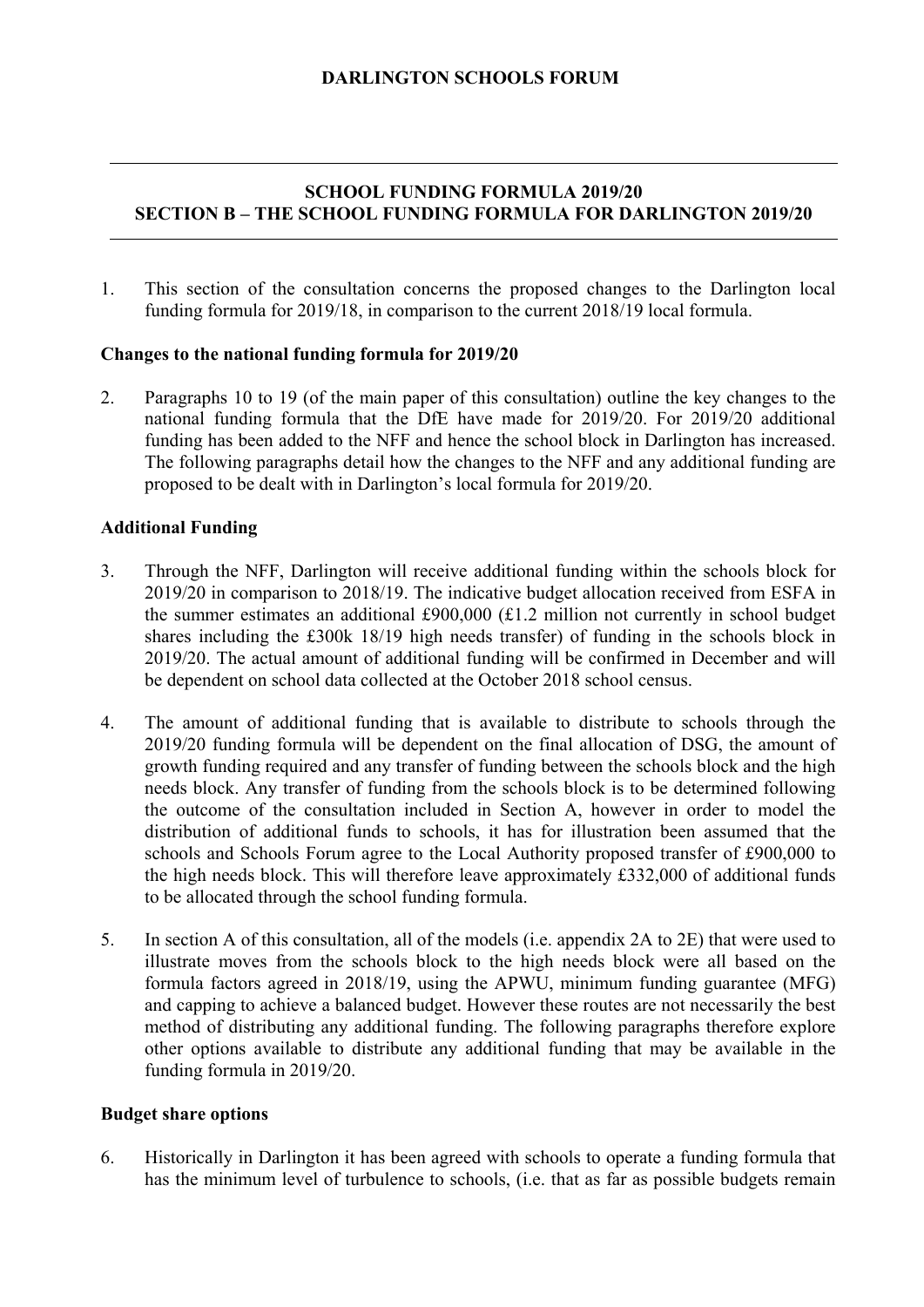of a similar level for all schools). The advent of the NFF means that changes will occur to schools budgets in particular from April 2021 if the hard formula is implemented. Therefore the historic approach is no longer available longer term.

7. School Forum agreed at their November 2017 meeting to move towards the NFF on a phased basis. It was appreciated that the NFF would become the route to the allocation of budget shares in the future, but the phased approach would allow schools transition time during the "soft" formula period.

Formula Factors

- 8. School Forum agreed at their November 2017 meeting to continue to use the same formula factors in Darlington's local formula as had been used in previous years with the expectation of the LAC factor as this is to be removed in the NFF.
- 9. In line with School Forum's decision last November it is proposed that the same factors will be used in the 2019/20 formula as in the 2018/19 formula.

Unit Values

- 10. School Forum agreed that the local formula should move towards the NFF over a phased period. This decision meant that the unit values applied to the factors in the formula moved from the 2017/18 values to the NFF values between 2018/19 and 2020/21 in three incremental amounts. Although the hard formula has now been moved back for at least another year, the phasing of NFF rates is proposed to be continued at the same incremental amounts and hence the 2019/20 unit values will be as previously agreed. (The agreed unit values are shown in appendix 1A).
- 11. In previous years when any extra funding has been available to distribute to schools through the formula this has been done through the AWPU with every pupil attracting the same increase. This was agreed in 2018/19 with each AWPU value being increased by £56. This approach however does not fit in with the agreement to move towards the NFF rates as the AWPU values are artificially higher than planned. This approach could also provide issues in the future if there is no additional funding available, as the baseline budget for some schools will be artificially too high. As increases in the schools block have only been announced up to 2019/20 it is pertinent to no longer use the AWPU as a balancing figure from 2019/20 onwards. This would be particularly relevant to key stage 3 where the Darlington unit value is currently above the NFF value
- 12. The ending of using the AWPU to balance the budget may seem to be a disadvantage to all schools, as the purpose of using the AWPU to allocate additional funding was to ensure all pupils attract the same level of funding increase and hence all schools benefit. This is the case when the other unit value remain unchanged, however with changing unit values in other factors the use of the minimum funding guarantee and capping means that the increase in value of the AWPU will have no effect on a number of schools budgets at all. This can be seen in the illustrations at appendices 2C, 2D and 2E.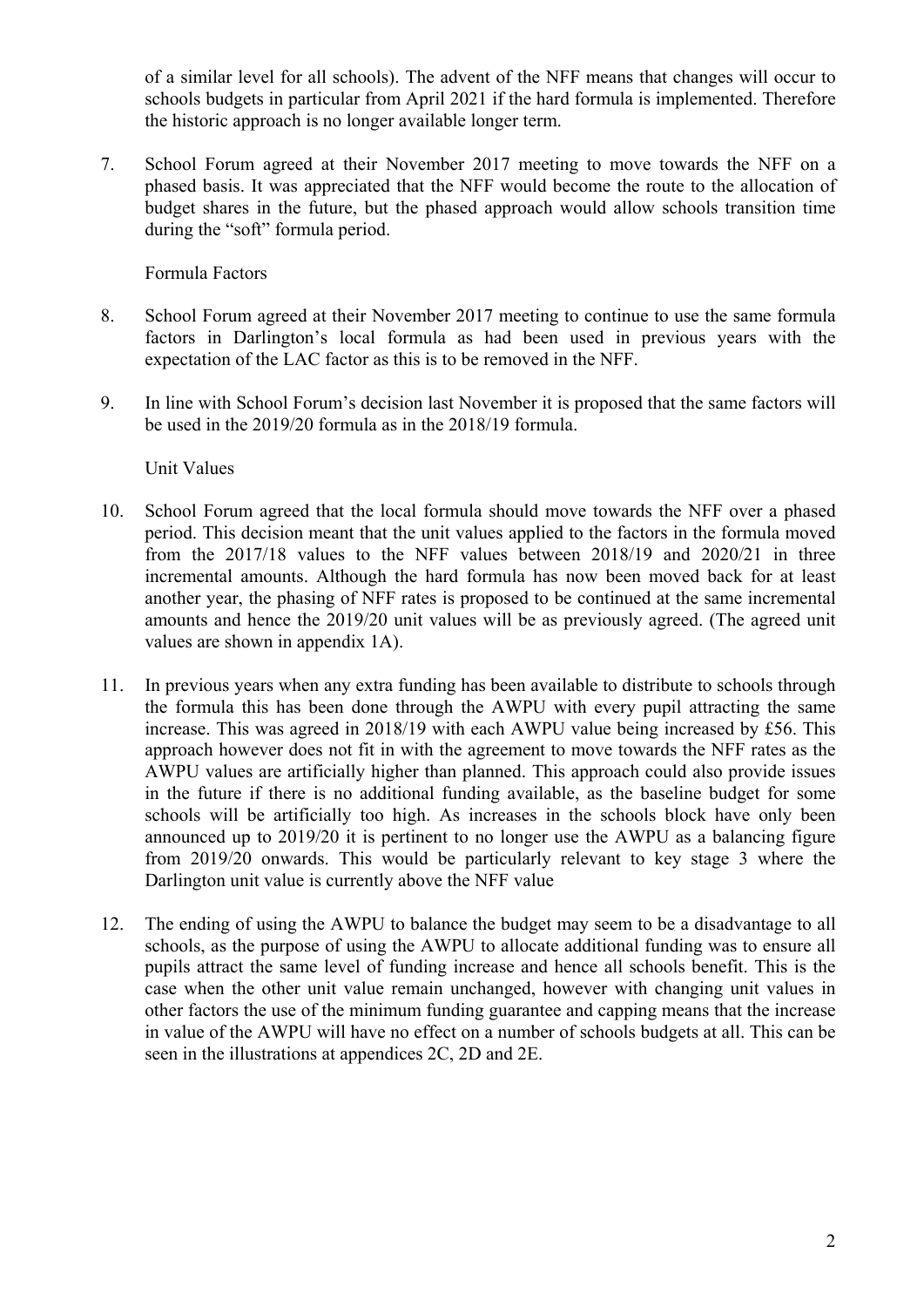13. The Local Authority proposes therefore, that if there is any unallocated funding in the formula (after using other distribution determinates i.e. the MFG, funding floor etc.) that this is only allocated through increasing a factor unit value, if that factor unit value is below the NFF rate. This would be an acceleration of the unit value towards the NFF value. This therefore ensures that the Darlington formula continues to move towards the NFF rates.

### **Question 2 - Do you agree with the proposal that if a unit value is to be increased, only those less than the NFF value will be increased?**

- 14. When the NFF proposal was issued by ESFA in the summer of 2017, the rate applied to the prior attainment factor on full implementation of the NFF was £1,050. In the latest guidance provided by ESFA this unit value has been reduced to £1,022 to balance funding in this cohort nationally. As a result of this, the planned unit values in Darlington's formula are to be revised from £1,050 to £1,022 in 2020/21 and from £970 to £956 in 2019/20. This therefore ensures that the Darlington formula continues to move towards the NFF rates. (Revised unit rates for 2019/20 are shown at appendix 6).
- 15. In the guidance for 2019/20 ESFA have removed the weighting from the primary prior attainment factor as the data contained in this cohort is now all from the same source. Previously in the Darlington formula a weighting of 50% has been used, as this weighting can no longer be used, the guidance suggests that the unit value can be adjusted if this change has a significant effect on the formula in 2019/20.
- falling into this cohort for the 2019/20 formula is unknown. ESFA has revised the NFF unit 16. Unfortunately at this stage it is not possible to model the effect of this change, as the tool that is used for modelling contains data from the previous year so the number of children values for primary prior attainment hence it is proposed not to change the unit value in Darlington's formula other than as outlined in paragraph 14 above. This decision will be revisited in December once the actual dataset for the 2019/20 formula is received to ensure that the formula is affordable.

## **Sparsity Factor**

- 17. The sparsity factor provides additional funding to small schools that are located a distance from other schools under a national criteria. In Darlington two schools qualify for the sparsity factor and have been receiving funding through this route.
- 18. Sparsity funding is paid via a lump sum which can either be a fixed amount, or a tapered amount calculated on the number of children within the school. In Darlington the sparsity factor has always been paid as a lump sum.
- 19. Within the NFF, sparsity funding is allocated individually to qualifying schools on a tapering basis. From 2019/20 the local funding formula allows local authorities to mirror this NFF practice.
- 20. Darlington previously had a sparsity factor lump sum of £35,000 this is been reduced as Darlington phases in the NFF unit value of £25,000. In the 2018/19 funding formula it was not possible to mirror the NFF sparsity tapering calculation for each school, however the unit value set for Darlington reduced the unit value to the maximum tapered value (for Darlington schools in 2018/19) in line with the NFF approach.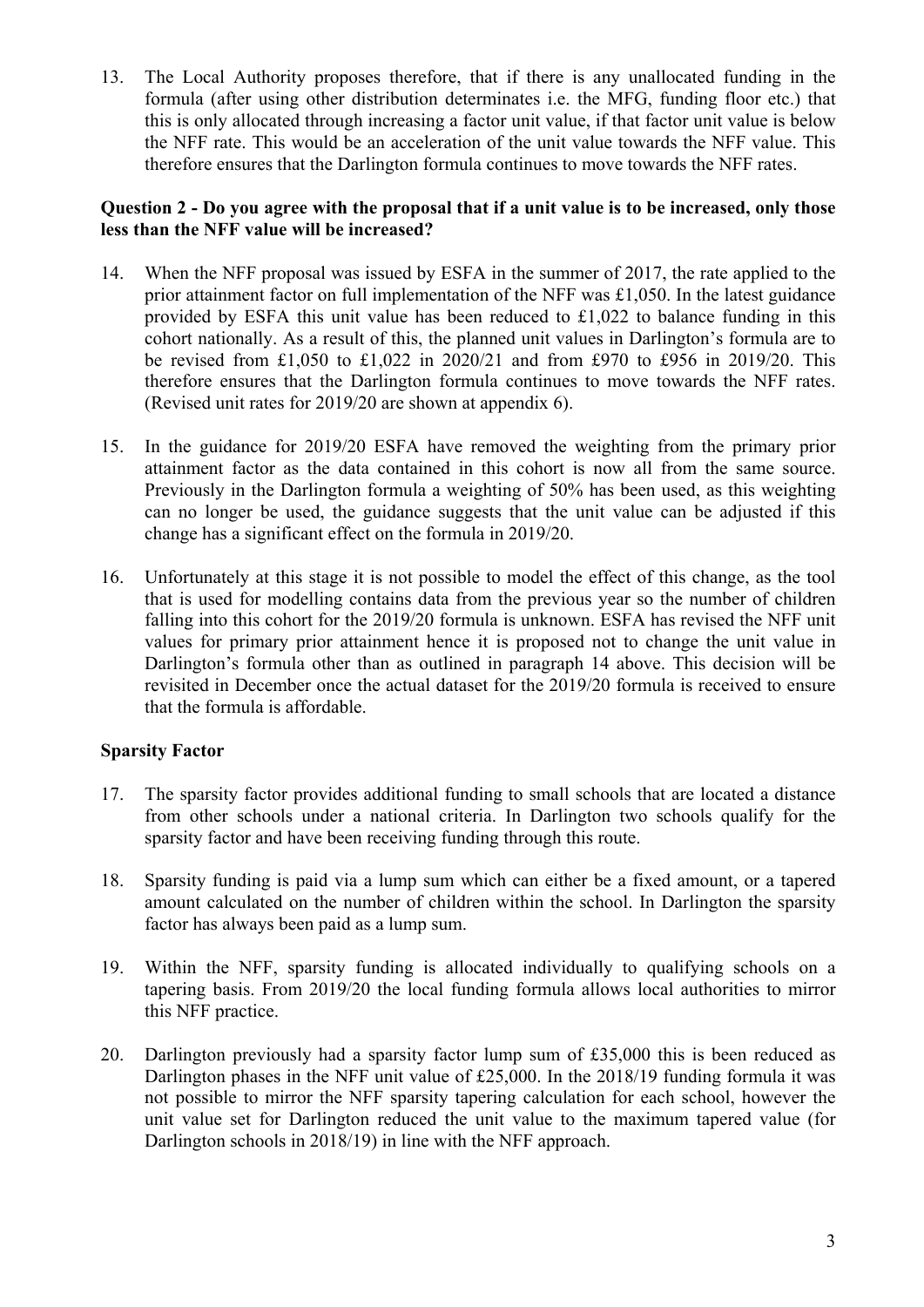- a tapered amount of the £25,000 maximum lump sum value. As it is now possible to mirror 21. Under full implantation of the NFF any schools that qualify for sparsity funding will receive the NFF in each qualifying school there is an option to amend the way Darlington has dealt with sparsity funding.
- 22. Under the planned phasing of the unit values the sparsity factor will be set at £25,000 (i.e. the NFF value) in Darlington for 2019/20. If the NFF phasing approach is implemented this will mean the qualifying schools will receive less than £25,000 in their budget share in 2019/20. It is the case however that if the MFG remains at 0% (or higher) then this will have no effect on the schools concerned as the MFG will compensate the schools for the reduction in lump sum.
- may lose out in future years if the MFG value falls below 0%. On that basis in order to 23. On that basis, in order to mirror the NFF it is suggested that the sparsity factor be tapered in the Darlington formula in 2019/20. However as the hard formula has been put back until at least 2021/22 and if the hard formula is further delayed it is possible that the two schools protect the smallest schools in Darlington it is proposed that NFF tapering of the sparsity factor is not implemented into the Darlington formula in 2019/20.

# **Funding Floor**

- 24. The Secretary of State confirmed in July 2017 that the NFF would provide at least a 1% per pupil increase in respect of each school between the 2017/18 baseline and 2019/20 funding. As a result a new optional factor has been introduced into the funding formula, namely the funding floor.
- 25. This factor allows the Local Authority to mirror the funding floor protection included within the NFF.
- 26. The factor ensures that the amount each school is allocated is at least 1% greater than the 2017/18 funding floor baseline. This increase is exempt from capping that is applied in the formula. The factor is fixed at 1% and cannot be adjusted either up or downwards. ESFA have provided the 2017/18 funding floor data within the funding formula tool.
- 27. ESFA have outlined that the use of the funding floor does have linkages with the MFG and recognise that local authorities will be able to pass on gains by setting a positive MFG without using this factor. Use of the MFG is recognised by ESFA as giving the Local Authority flexibility to manage affordability of the formula in line with pupil characteristics, high needs budget transfers and the funding of school growth.
- 28. Appendix 3 shows the effect of introducing a funding floor on Darlington's current formula.
- 29. As can be seen in appendix 3, if a funding floor is introduced in Darlington (based on the proposed additional funding that is available in 2019/20) currently this option would be too expensive as it would require an additional £500,000 of funding to be invested. Appendix 3 is based on a MFG value of 0%.
- 30. Even if a maximum -1.5% MFG was applied to the formula (appendix 3A) the cost of the formula would still be £500,000 more than the budget available. The effect of applying the negative MFG would result in three schools having small budget deductions with one school having a small increase in budget, hence the MFG has little effect on the funding floor.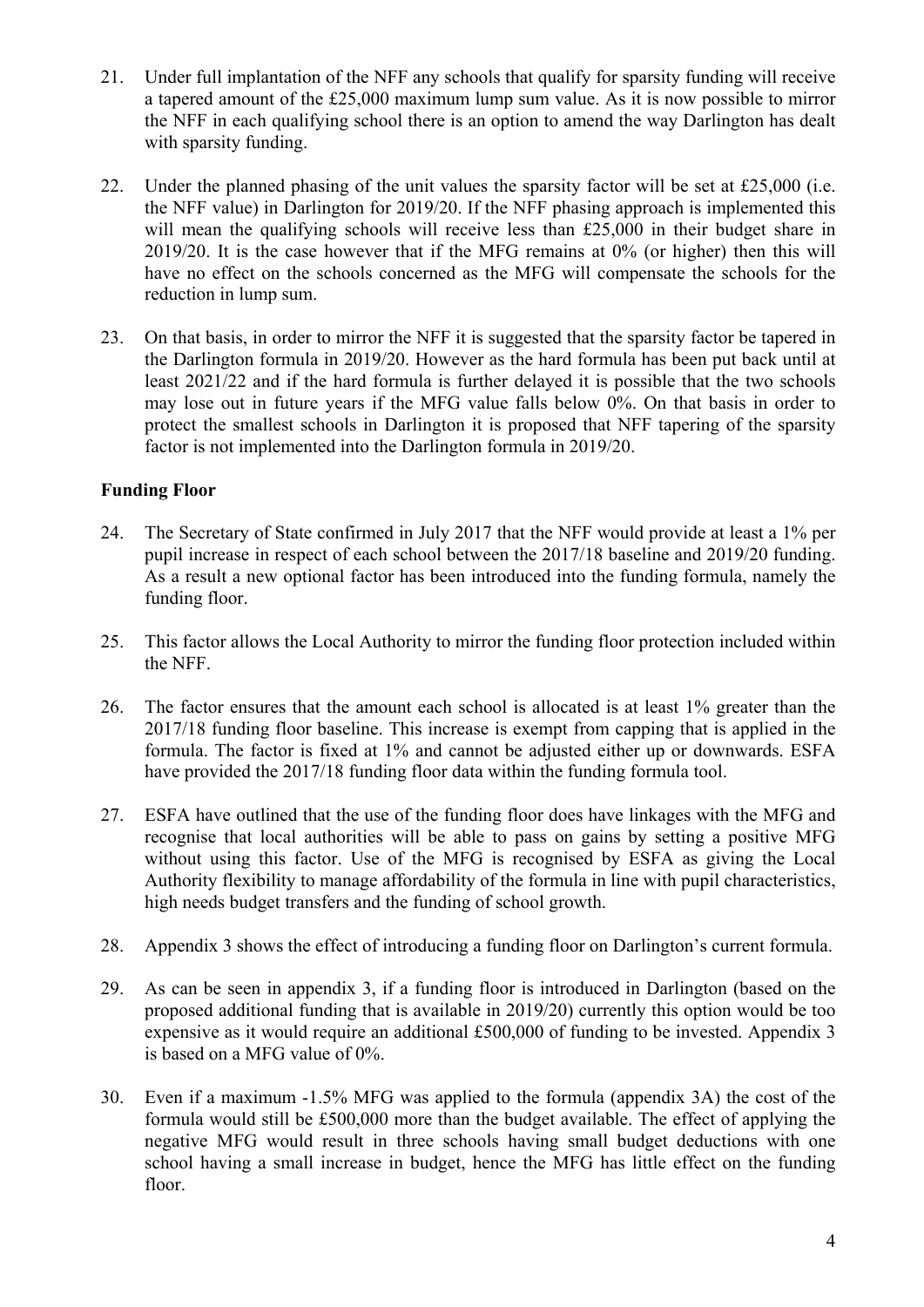31. In addition this method of distributing additional funding would not allow all schools to benefit from the additional funding available in that a number of schools would have no increase in 2019/20.

# **Minimum per pupil funding**

- 32. Within the NFF the amount of funding that is allocated to the DSG schools block provides local authorities with at least £3,500 per primary pupil and £4,800 per secondary pupil for schools that have pupils in years 10 and 11. This allocation is used to fund all the factors within the school budget share, including growth and budget transfers.
- 33. Within the local formula it is possible to include a per pupil minimum funding allocation to enable local formulas to follow national policy.
- 34. Appendix 4 shows the effect of introducing a minimum per pupil allocation on Darlington's current formula at the NFF rate, maintaining the current 0% MFG.
- 35. Appendix 4A shows the effect of introducing a minimum per pupil allocation. This model allows no school to have their gains capped and hence to make this affordable introduces a MFG of -0.9%
- 36. As can be seen in appendix 4, the effect of using the minimum per pupil funding at the NFF rate, distributes the additional funding available in 2019/20, to only a small number of schools. In appendix 4A the effect of having a negative MFG value means that one additional school has an increase in budget, while one of the schools that had an increase in appendix 4 has a further increase. However to allow for these two schools to have an increase in budget twenty six schools budgets decrease.
- 37. In line with previous decisions made regarding the distribution of funding in Darlington's formula, this factor was not used in 2018/19.

## **Minimum Funding Guarantee**

- this they can approach the Secretary of State. This is a change from 2018/19 when the MFG 38. The NFF regulations for 2019/20 allow a minimum funding guarantee (MFG) to be set between minus 1.5% and 0.5% (per pupil), if local authorities wish to set an MFG outside of was required to be set between -1.5% and 0%.
- 39. In the current funding formula it was agreed to set the MFG at 0% as this would allow all schools to benefit from the additional funding that had been invested within the schools block. Whilst this did result in the majority of schools having an increase in their budget share on a per pupil basis, this did not provide additional funding for all schools.
- 40. The 2019/20 regulations allow a positive MFG value up to 0.5%, using a positive MFG in the Darlington formula should ensure that all schools see an increase in there budget share for 2019/20 if additional funds are available. On the assumption that £332,000 of additional funding is available appendix 5 shows how this additional funding would be distributed amongst schools using a 0.5% positive MFG.
- 41. Appendix 5A shows the effect if no school had their gains capped in 2019/20. The result of this would be to make the formula affordable the MFG would be set at 0.45%. This would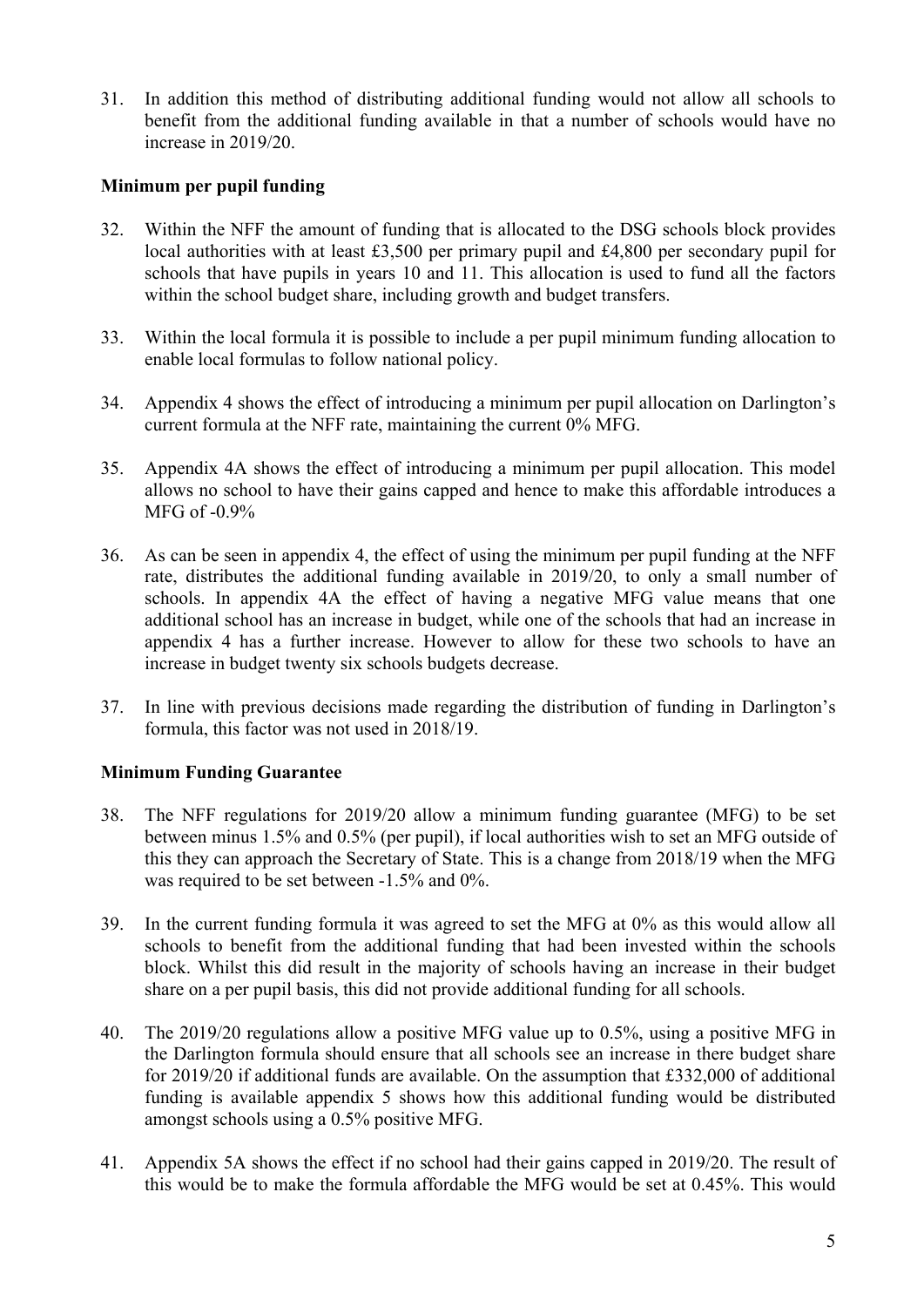increase the additional budget to one school, however all other schools increases would be less to facilitate this.

- 42. On the assumption that additional funds are available to distribute through the funding formula in 2019/20 the above three methods can be used to distribute funds without changing any unit values.
- 43. It is the case that through the NFF, at some point in the future, some schools budget shares will decrease on the funding currently received, due to the national characteristics of the NFF. School Forum previously agreed to move towards the NFF over a phased period. In order to move towards the NFF, it is appropriate that the funding floor or minimum per pupil elements of the formula are introduced into the Darlington formula.
- 44. The Local Authority however appreciates that under the current economic climate that schools are facing various pressures in their budgets, through rising costs and through changes to the high needs/SEN funding systems. On that basis the Local Authority recognises the previous Forum decisions to limit budget changes through the transitional period.
- 45. The funding floor is unaffordable in the above models and the minimum per pupil system only provides additional funding to a small number of schools. As a result, due to funding issues for schools, the Local Authority proposes that the MFG be used to distribute any additional funding, rather than the funding floor factor or the minimum per pupil level factor in 2019/20.
- 46. It is proposed however that whilst the MFG will be adjusted to ensure that the formula is affordable and provides the best allocation of funding across all schools, in order to continue to move towards the NFF, any positive MFG that is used, will be limited to ensure those schools that do gain through the NFF, have capping limited as far as possible.

**Question 3. If additional funds are available to distribute through the funding formula, do you agree that the MFG should be used as the method of distributing this funding?** 

**Question 4. If you agree that the MFG is the best way of distributing funding, do you agree that the use of a positive MFG should be limited to ensure that the schools that gain through the NFF have limited capping?** 

## **The 2019/20 Funding Formula**

- 47. The questions asked in this paper are to gather the views of schools in order to present to School Forum the parameters that are used for setting the school funding formula for 2019/20.
- 48. The actual formula for 2019/20 will be calculated in December/January following the receipt of the final formula tool (APT) and DSG allocations. This APT will be updated for the October 2018 census and therefore will provide different budget shares for each school to any of the illustrative models shown in this document.
- 49. Further modelling will be undertaken in December to ensure that the final budget calculations provide the best fit in line with the agreed parameters. School Forum will be